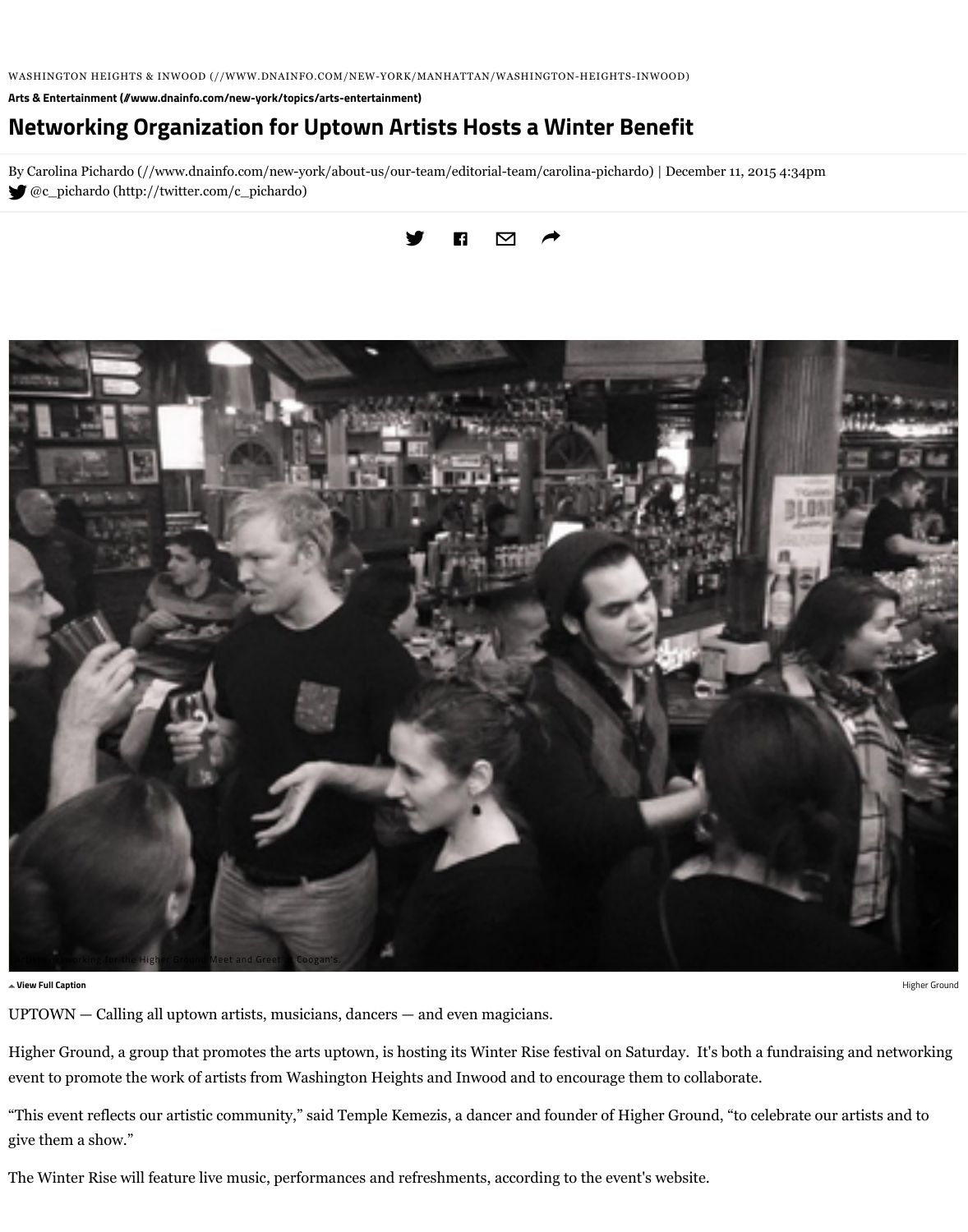Have something to say about this story? Voice your opinion on Neighborhood Square!

START THE CONVERSATION

(https://neighborhoodsquare.com/n/item/4gFu?\_=1451688475371&prompt=bottom)



#### **Get our daily Washington Heights &**

| <b>Email Address</b> |  |  |  |
|----------------------|--|--|--|
|----------------------|--|--|--|

Terms ofUse (//www.dnainfo.com/new-york/about-us/terms) | PrivacyPoli

### Popular <sup>></sup>کہ

LOWER EAST SIDE » (HTTP://WWW.DNAINFO.COM/NEW-YORK/MANHATTAN/EAST-VILLAGE-LOWER-E

**[Man Crushed to Death by Elevator in Front of Pregnant Girlfriend: Witnesses](http://www.nyc.gov/html/dcla/mfta/html/home/home.shtml)** (http://w side/man-crushed-death-by-elevator-front-of-pregnant-girlfriend-witnesses)

MURRAY HILL » (HTTP://WWW.DNAINFO.COM/NEW-YORK/MANHATTAN/MURRAY-HILL-GRAMERCY-M

**Medical Marijuana Goes on Sale This Month. Are You and Your Doctor Ready?** (http://v [hill/medical-marijuana-goes-on-sale-this-month-are-you-your-doctor-ready\)](http://www.eventbrite.com/e/higher-ground-festival-winter-rise-tickets-19496811488?aff=es2)

BED-STUY » (HTTP://WWW.DNAINFO.COM/NEW-YORK/BROOKLYN/BEDFORD-STUYVESANT)

**Man Dies in New Year's Day Apartment Fire in Bed-Stuy, FDNY Says** (http://www.dnai years-day-apartment-fire-bed-stuy-fdny-says)

CONEY ISLAND » (HTTP://WWW.DNAINFO.COM/NEW-YORK/BROOKLYN/CONEY-ISLAND-BRIGHTON-BE

New York City's First Babies Born at Midnight on New Year's (http://www.dnainfo.con babies-born-at-midnight-on-new-years)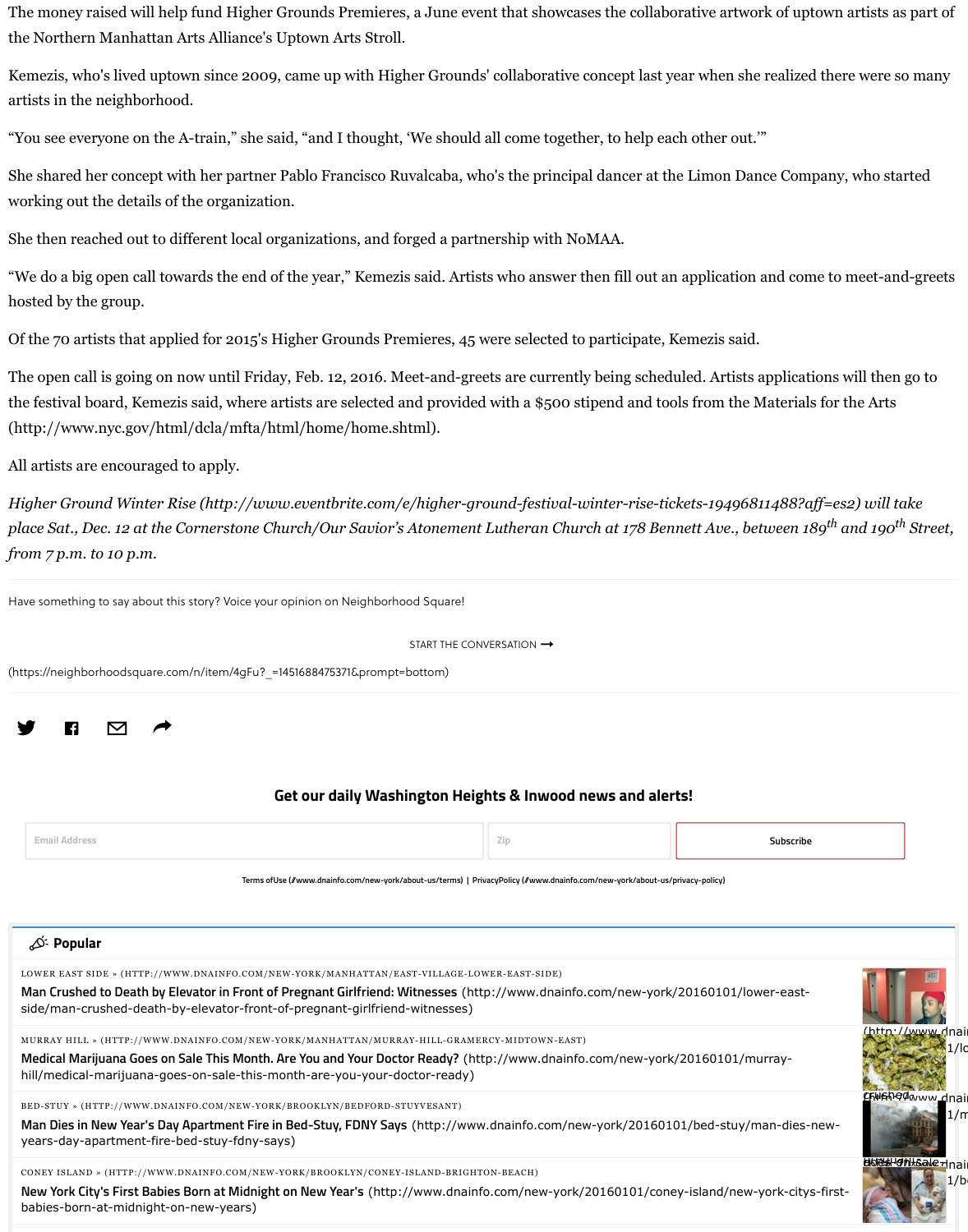

UPPER WEST SIDE — When Anthony Ureña (http://www.dnainfo.com/new (http://www.dnainfo.com/new-york/20151201/inwood/relatives-of-man-w wanted nothing more than to find him and bring him home.

But on Christmas Day, after months of searching, the Hoboken Police Department found his body (https://www.dnainfo.com/newyork/20151230/inwood/college-student-who-went-missing-inwood-foundthat he would return.

"I still don't believe it," Judith Lopez, Ureña's mother, said Wednesday from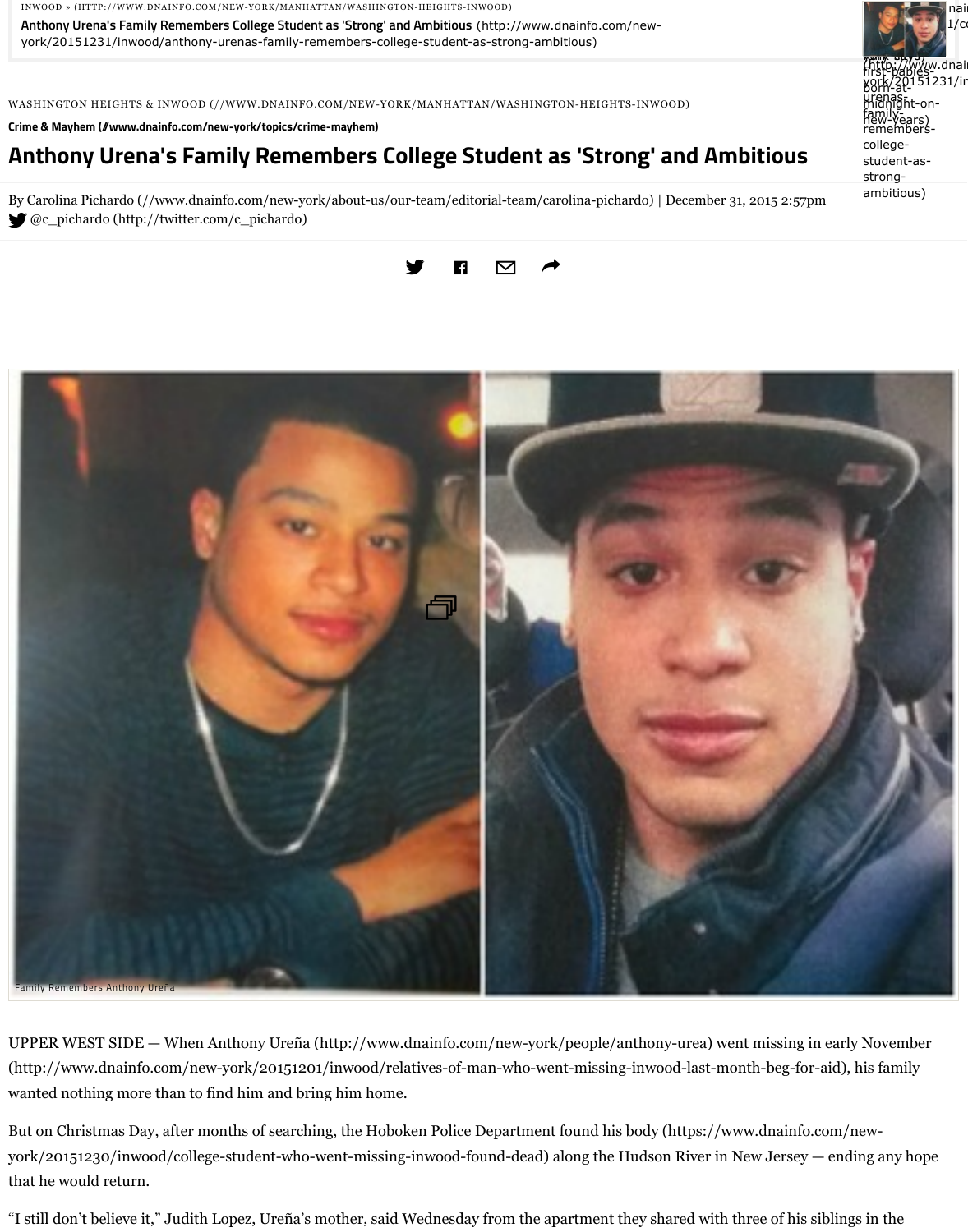The memories his family shared united them around "Moreno," the nicknan

"I remember when I brought him home, he came out looking around," his m trait she noted would take him places as he got older.

Ureña was studying full time to become an accountant, a profession that inter-

"Always the saver," Christopher said. "He barely spent a dollar. In his mind, could. [He was] goal-oriented."

His family is now making preparations for the wake and funeral, as well as to said.

They will be alerting friends and family with details via Facebook, as well as Lopez met with Wednesday morning.

For now, though, Ureña mother said she finds comfort with her son's dog Sa

"He's the new Moreno now," she said, with tears in her eyes. "The second  $M_0$ 

Have something to say about this story? Voice your opinion on Neighborhood Square!

JOIN THE CONVERSAT

(https://neighborhoodsquare.com/n/item/4h49?\_=1451688578952&prompt=bottom)

Have something to say about this story? Voice your opinion on Neighborhood Square!

JOIN THE CONVERSAT

(https://neighborhoodsquare.com/n/item/4h49?\_=1451688578951&prompt=bottom)

Have something to say about this story? Voice your opinion on Neighborhood Square!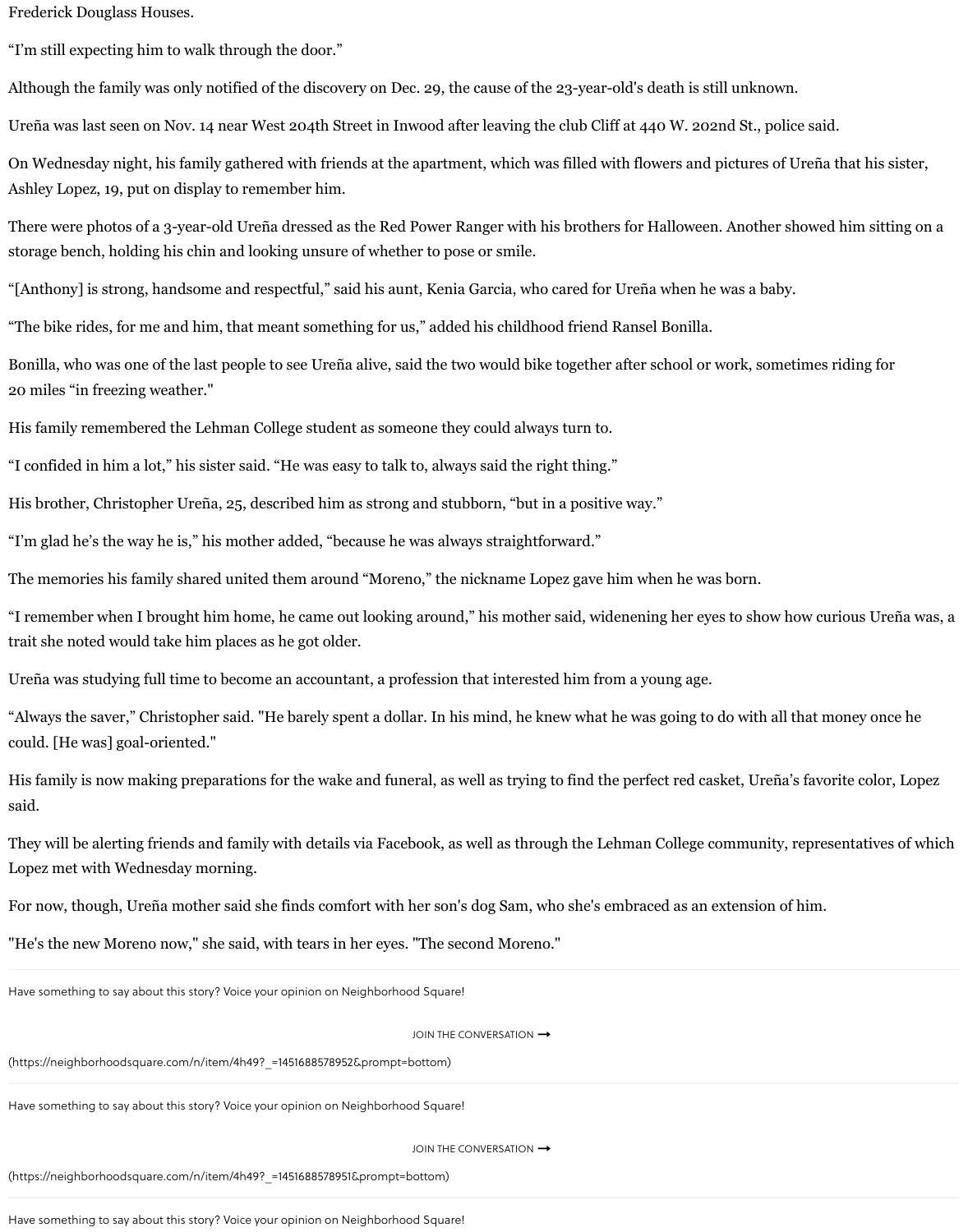**New York City's First Babies Born at Midnight on New Year's (https://www.dnainfo.com/new**first-babies-born-at-midnight-on-new-years)

UPPER EAST SIDE » (HTTPS://WWW.DNAINFO.COM/NEW-YORK/MANHATTAN/UPPER-EAST-SIDE-ROOS

**Got Your IDNYC? Here Are the Deadlines for Claiming Free Memberships** (https://www [your](http://www.dnainfo.com/new-york/20151211/inwood/networking-organization-for-uptown-artists-hosts-winter-benefit#)-[idnyc-here-are-deadlin](http://www.dnainfo.com/new-york/20151211/inwood/networking-organization-for-uptown-artists-hosts-winter-benefit#)es-for-claiming-free-memberships)

## **Top Stories**



(//www.dnainfo.com/newyork/20160101/rockawa park/watch-warmer-tem annual-polar-bear-dip-b rockaway-beach)

ROCKAWAY PARK W.DNAINFO.COM [YORK/QUEENS/ROCKAWAYS\)](https://www.dnainfo.com/new-york/manhattan/murray-hill-gramercy-midtown-east) **[WATCH: Warmer Weather Makes](https://www.dnainfo.com/new-york/20160101/murray-hill/medical-marijuana-goes-on-sale-this-month-are-you-your-doctor-ready) Polar Bear Dip a Breeze at Rockaway Beach Read More > (//www.dnain york/20160101/rockaway-park/watchwarmer-temps-make-annual-polarbear-dip-breeze-at-rockaway-beach)**

**[\(//www.dnainfo.com/new](https://www.dnainfo.com/new-york/brooklyn/bedford-stuyvesant)york/20160101/rockaway[park/watch-warmer-temps](https://www.dnainfo.com/new-york/20160101/bed-stuy/man-dies-new-years-day-apartment-fire-bed-stuy-fdny-says)**make-annual-polar-be breeze-at-rockaway-b

Swimmers enjoyed war temperatures for the an tradition.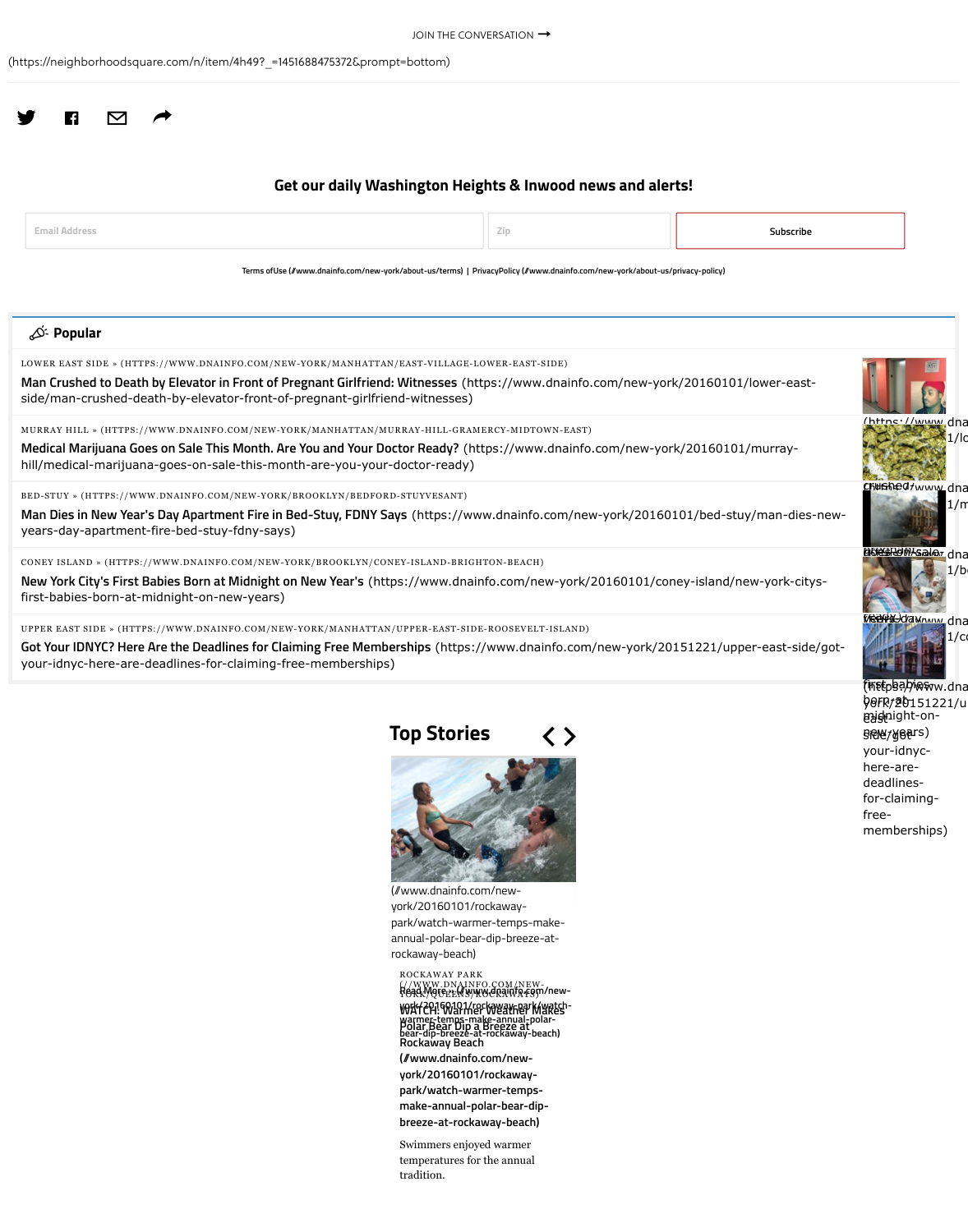*at Middight of New Year* **(Widnight-on-ainfro-years)** n **york/20160101/coney**island/new-york-citys**babies-born-at-midnig new-years)**

The two babies were bo exact same time in Cone and New Hyde Park, of

# DNAinfo New York

DNAinfo.com is New York's leading neighborhood news source. We deliver up-to-theminute reports on entertainment, education, politics, crime, sports, and dining. Our award-winning journalists find the stories - big or small - that matter most to New Yorkers. source. We deliver up-to-the-<br>minute reports on entertainment,<br>education, politics, crime, sports,<br>and dining. Our award-winning<br>journalists find the stories - big or<br>small - that matter most to New<br>Yorkers.

Terms of Use (//www.dnainfo.com/newyork/about-us/terms) Privacy Policy (//www.dnainfo.com/newyork/about-us/privacy-policy)

Copyright  $\circ$  20 9-2016, DNAinfo.com. All Rights Reserved.

#### **NEWS**

Arts & Entertainment (//www.dnainfo.com/newyork/topics/artsentertainment)

Crime & Mayhem (//www.dnainfo.com/newyork/topics/crimemayhem)

Education (//www.dnainfo.com/new[york/topics/education\)](http://www.dnainfo.com/new-york)

**Apartmentalit** (//www.dnainfo.com/newyork/features/apartmentality) york/about-

Famous Neighbors (//www.dnainfo.com/newyork/features/famousneighbors)

**LIFESTYLE**

Fitness Insider (//www.dnainfo.com/newyork/columns/fitnessinsider)

Advertise with Us (//www.dnainfo.com/newus/advertise-withus)

**DNAINFO**

Contact Us (//www.dnainfo.com/newyork/aboutus/contact-us)

Our Team (//www.dnainfo.com/newyork/about-us/our-

**FOLLOW** Solve the 20 9-2016, DNAinfo.com.<br>
All R Rsse ed.<br>
NEWS Apartmentality Convey description of the Convey of the Convey of the Convey of the Convey of the Convey of the Convey of the Convey of the Convey of the Convey of the

 $\sum_{\mu}$  Twitter (//twitter

 $\mathbf{F}$  Face (//www.f

 ${\cal P}$ (//www.e Pint

 $g_{\pm}$ (//plus.go Google+